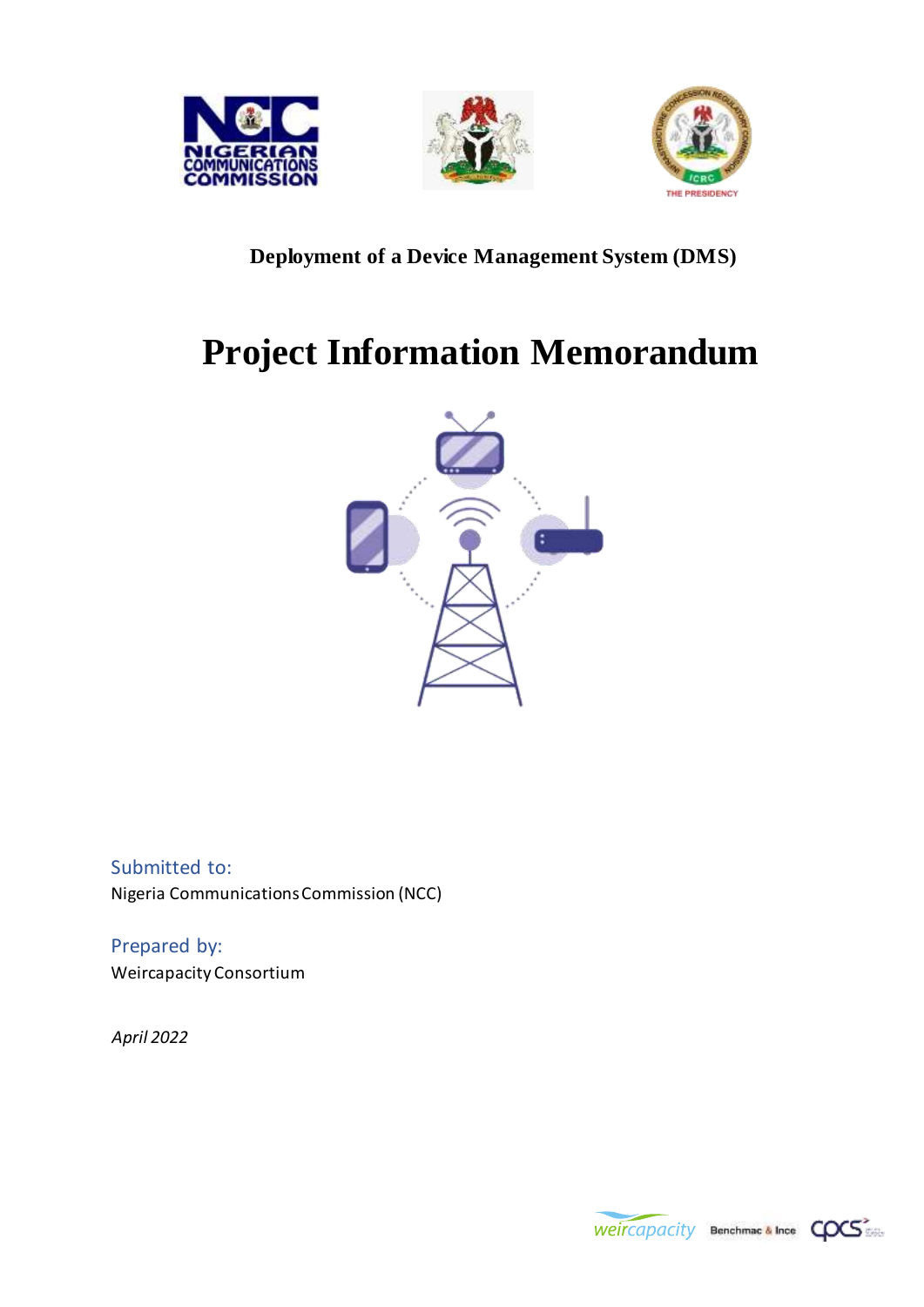#### **Disclaimer**

*This Project Information Memorandum (PIM) is intended to provide interested parties with information on the Deployment of the Device Management System (DMS) (the Transaction), developed by the Nigerian Communications Commission (NCC) with the support from the project Transaction Adviser (TA), Weircapacity Consortium, and the approval of the Infrastructure Concession Regulatory Commission (ICRC), of the Federal Republic of Nigeria (FGN)* 

*This PIM is presented for information purposes only and does not present a sales offer. No representation or warranty expressed and implied is made, or responsibility of any kind is, or will be, accepted by any of the NCC, TA, ICRC or any other member of the FGN with respect to the accuracy and completeness of the PIM. The information contained herein may be amended or replaced by NCC at any time without giving any prior notice or providing any reason. Any liability in connection with the use by any recipient of the information contained in this document is hereby disclaimed.* 

*This PIM is provided to facilitate recipients in appraising the Transaction and in deciding whether to make a proposal, and for recipients to provide feedback, on the proposed Transaction. However, it is not intended to serve as the basis for an investment decision in the Transaction, and each recipient is expected to make such independent investigation and to obtain such independent advice as he or she may deem necessary for such decisions.*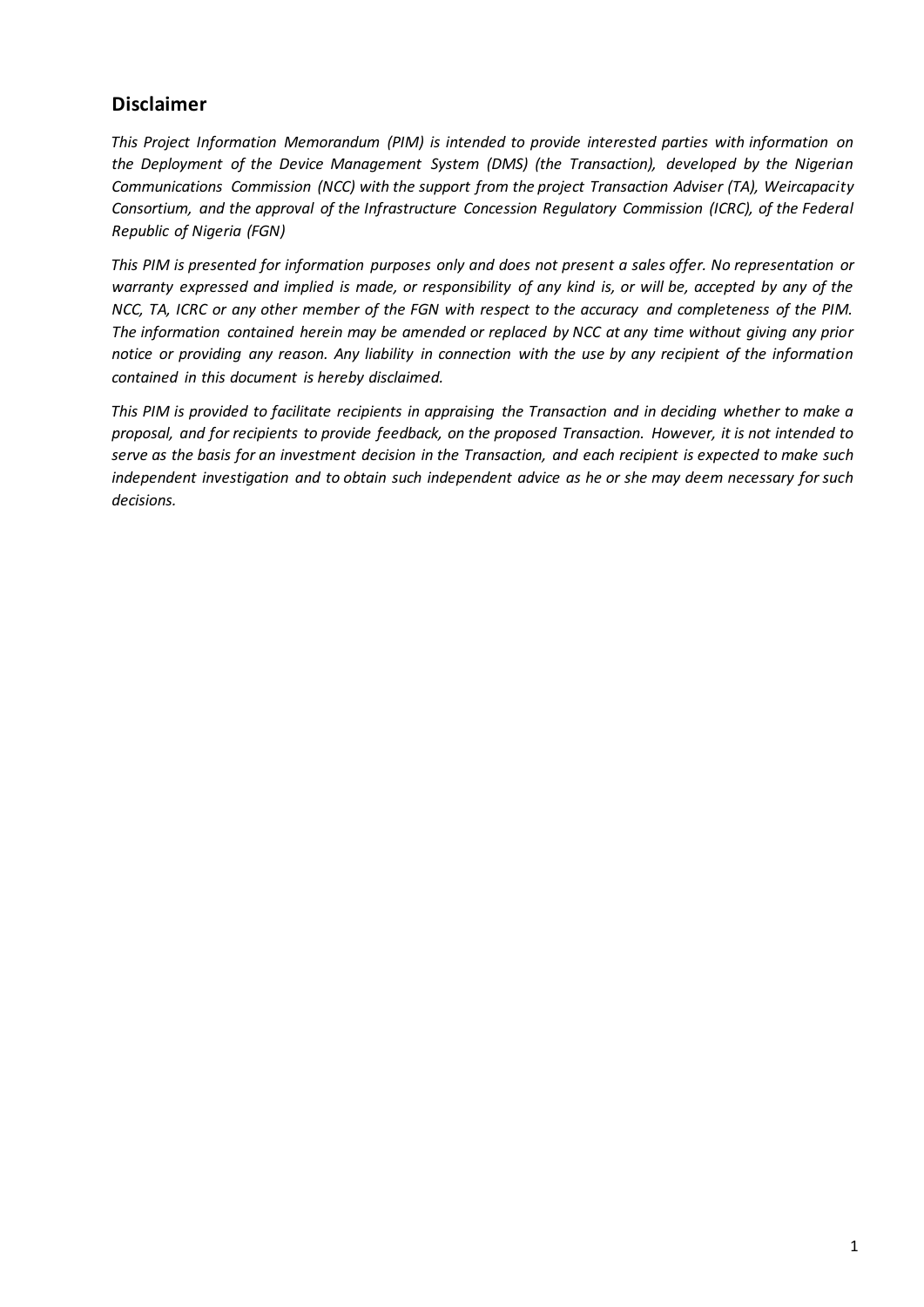#### **Deployment of a Device Management System Solution**

This Project Information Memorandum (PIM) is presented in fulfilment of the requirement by the Infrastructure Concession Regulatory Commission (ICRC) for the Pre-Qualification of firms or consortium of firms, as part of the procurement of projects through Public-Private Partnership (PPP). It has been prepared by the Transaction Adviser (TA) engaged by the NCC for the delivery of the transaction services for the deployment of a Device Management System (DMS) Solution under Public-Private Partnership (PPP) model. The PIM document is to provide information for interested firms on the deployment of the DMS through PPP.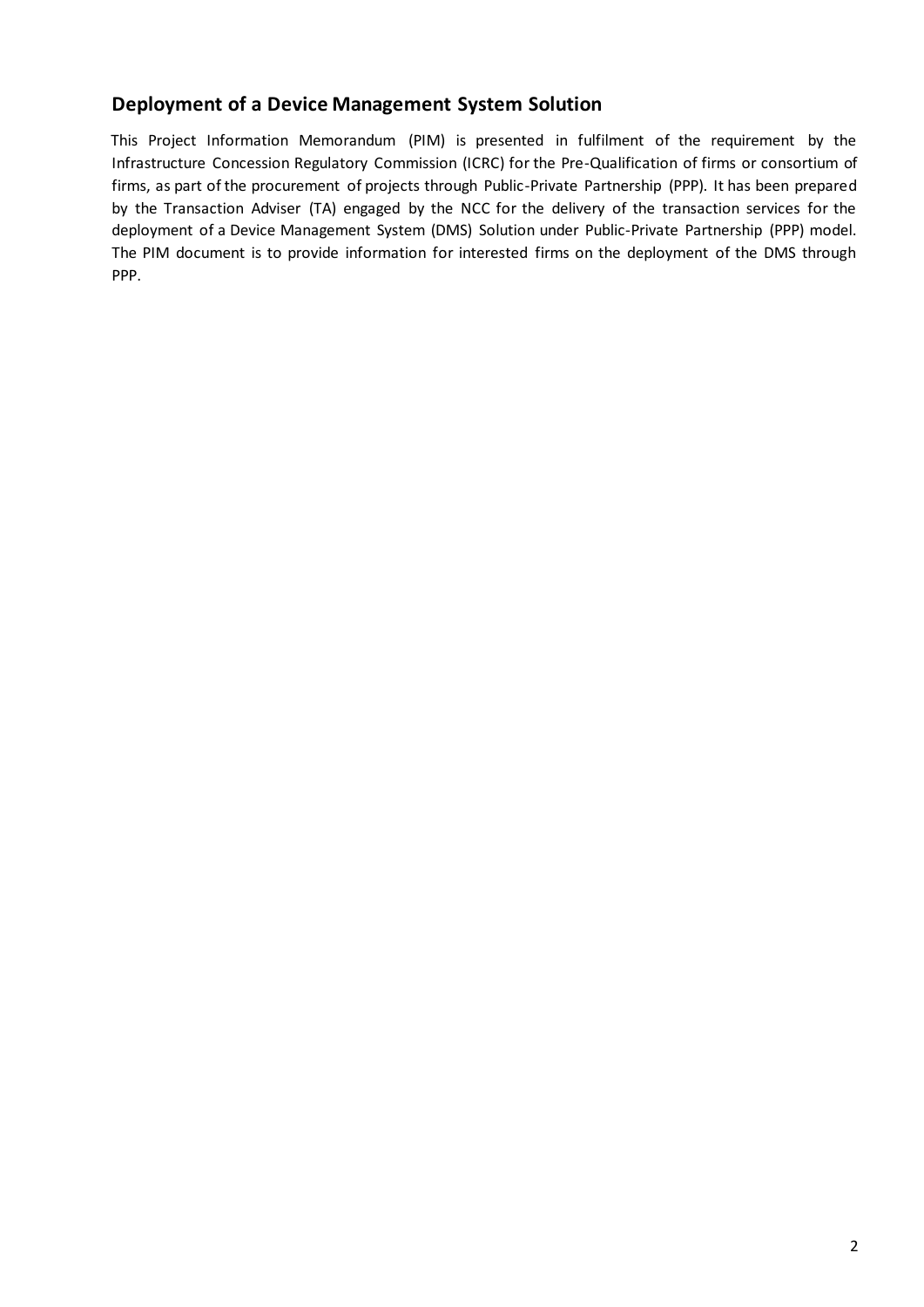#### **Contact**

All questions and comments relating to technical issues in the Information Memorandum (IM) should be directed to:

Engr. Bako Wakil Director, Technical Standards and Network Integrity Nigerian Communications Commission (NCC) Email: wakil@ncc.gov.ng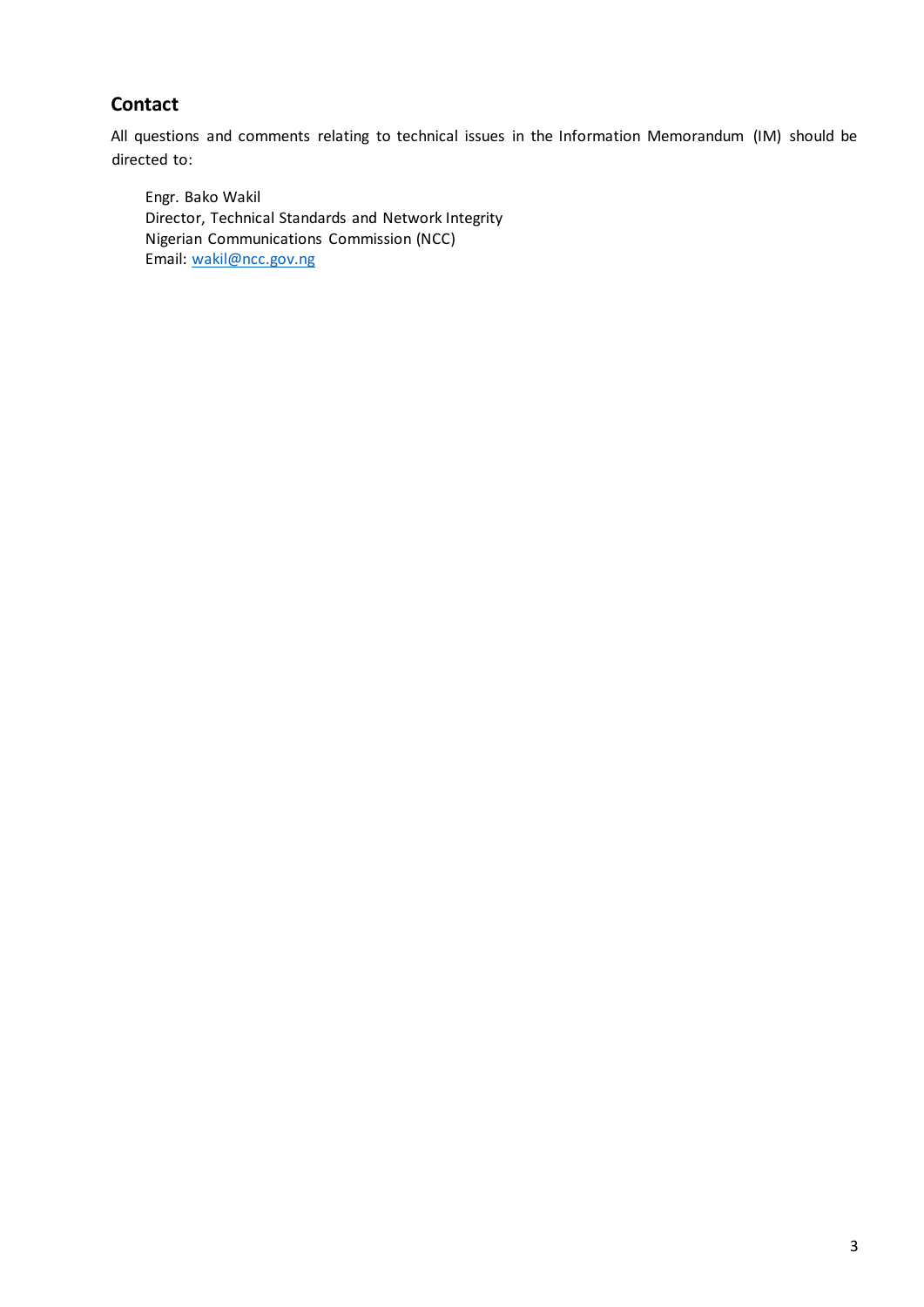# **Table of Contents**

# **List of Figures**

## **List of Tables**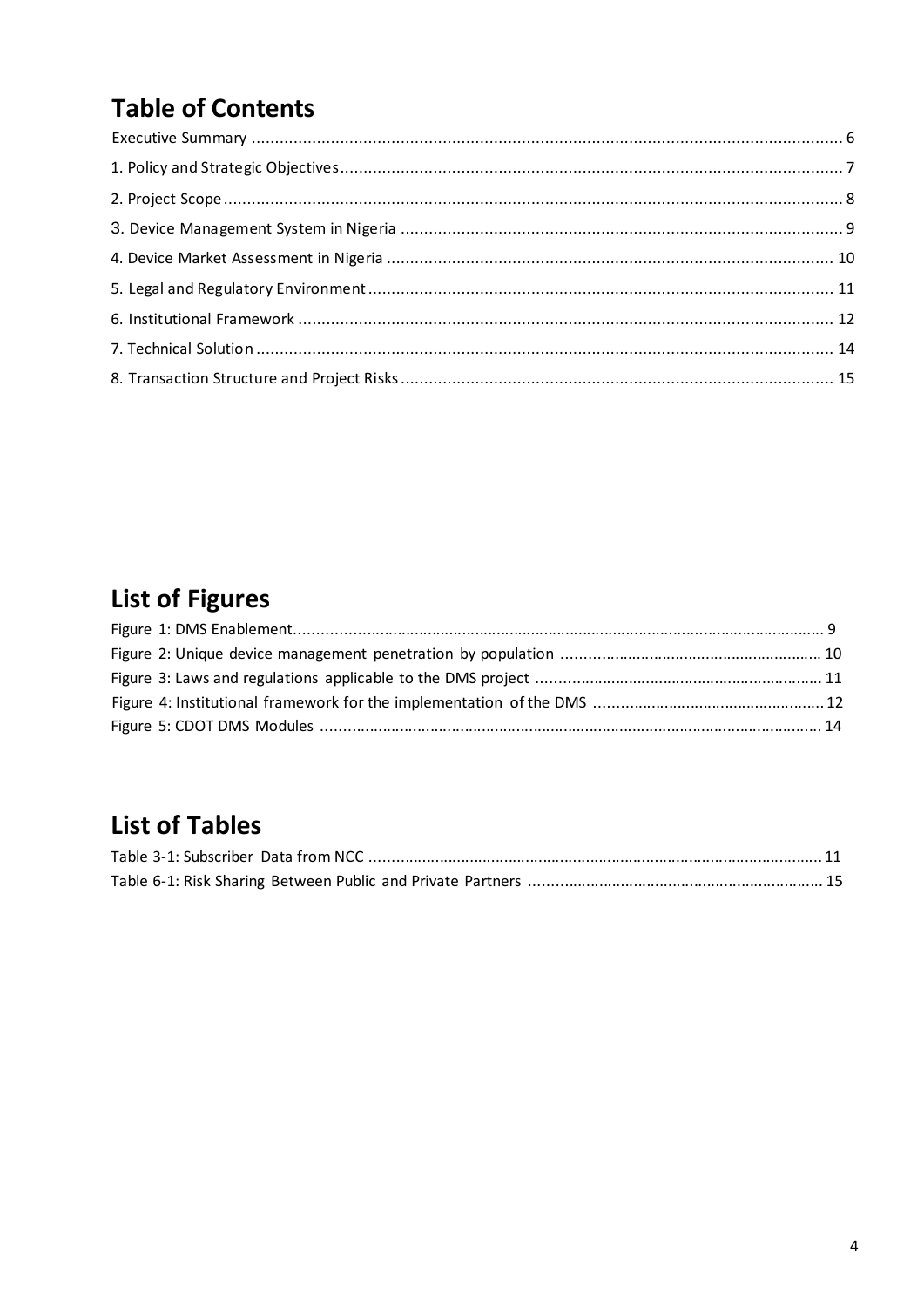# **Acronyms/Abbreviations**

| <b>Acronym</b> | <b>Meaning</b>                                                 |
|----------------|----------------------------------------------------------------|
| <b>ATU</b>     | <b>African Telecoms Union</b>                                  |
| <b>BPP</b>     | <b>Bureau of Public Procurement</b>                            |
| <b>CDMA</b>    | <b>Code Division Multiple Access</b>                           |
| <b>CDOT</b>    | Centre for Development of Telematics                           |
| <b>DBFOM</b>   | Design Build Finance Operate Maintain                          |
| <b>DMS</b>     | Device Management System                                       |
| <b>ECOWAS</b>  | <b>Economic Community of West African States</b>               |
| <b>EIR</b>     | equipment identity register                                    |
| <b>FBC</b>     | <b>Full Business Case</b>                                      |
| <b>FEC</b>     | <b>Federal Executive Council</b>                               |
| <b>GDP</b>     | <b>Gross Domestic Product</b>                                  |
| <b>GSM</b>     | <b>Global System for Mobile Communication</b>                  |
| <b>ICRC</b>    | <b>Infrastructure Concession Regulatory Commission</b>         |
| <b>ICT</b>     | <b>Information Communication Technology</b>                    |
| <b>IMEI</b>    | International Mobile Equipment Identity                        |
| <b>IM</b>      | <b>Information Memorandum</b>                                  |
| IT             | <b>Information Technology</b>                                  |
| <b>ITU</b>     | International Telecommunication Union                          |
| <b>LTE</b>     | Long Term Evolution                                            |
| <b>MNOs</b>    | <b>Mobile Network Operators</b>                                |
| <b>MWF</b>     | <b>Mobile Wireless Forum</b>                                   |
| <b>NBS</b>     | <b>National Bureau of Statistic</b>                            |
| <b>NCA</b>     | <b>Nigerian Communications Act</b>                             |
| NCC            | <b>Nigerian Communication Commission</b>                       |
| <b>NCS</b>     | <b>Nigeria Customs Service</b>                                 |
| <b>NITDA</b>   | National Information Technology Development Agency             |
| ОВС            | <b>Outline Business Case</b>                                   |
| <b>OEMs</b>    | <b>Original Equipment Manufacturers</b>                        |
| <b>PPP</b>     | Public-Private Partnership                                     |
| <b>SIM</b>     | <b>Subscriber Identity Module</b>                              |
| <b>SMS</b>     | <b>Short Message Service</b>                                   |
| <b>SON</b>     | <b>Standard Organization of Nigeria</b>                        |
| <b>SOCCAP</b>  | Standard Organization of Nigeria Conformity Assessment Program |
| <b>WATRA</b>   | <b>West African Telecommunications Regulators</b>              |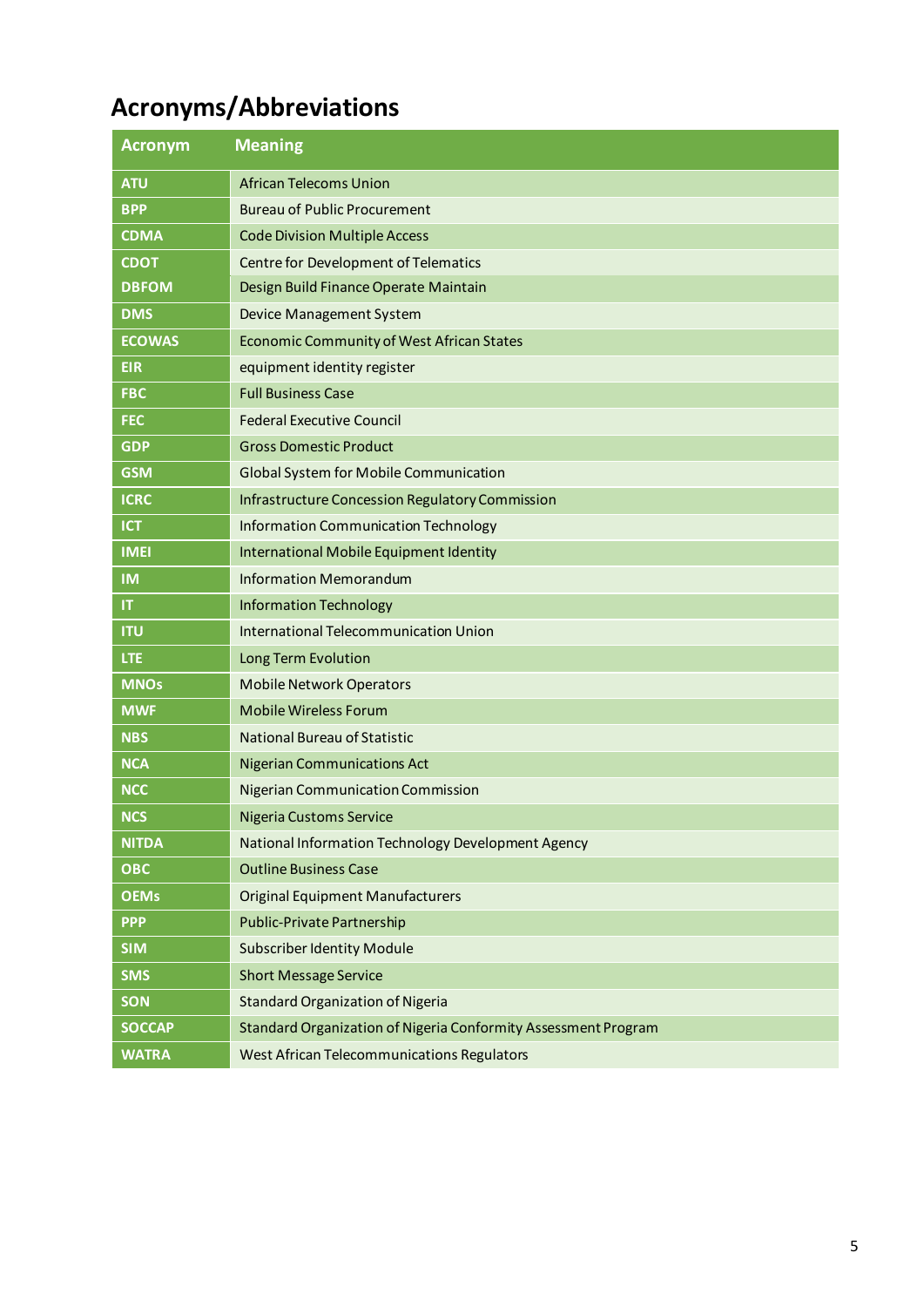### <span id="page-6-0"></span>**Executive Summary**

The Nigerian Communications Commission (NCC) is exploring options to implement a Device Management System (DMS) to monitor, manage and secure the telecommunications sector in the country. DMS are a type of central remote management software used to monitor, manage, and secure mobile devices that are deployed across the various mobile service providers, and across the various mobile operating systems in Nigeria. The DMS system will create a single window for telecom devices enabling the NCC to proactively identify illegitimate or substandard devices that are not permitted on the Nigerian telecommunications network. The NCC intends to achieve the deployment of this DMS system using a Public-Private Partnership (PPP) arrangement. In this arrangement, the private partner will establish, operate, and manage a DMS for the estimated 200 million telecommunications subscribers in Nigeria.

The DMS is expected to have the capability to address the proliferation of fake, counterfeit, substandard and cloned mobile devices in the telecommunications industry in Nigeria. The DMS will enable NCC to collect International Mobile Equipment Identity (IMEI) data and integrate it into NCC's type approval process, so that stolen, illegal mobile phones and other smart devices are blacklisted and rendered inoperable. This solution is expected to reduce mobile phone theft, protect consumers' interests, and enhance national security.

The consumer market for telecommunication devices in Nigeria is far reaching and expanding rapidly. According to data from the NCC, there is an estimated 200 million subscribers of various telephony services currently in Nigeria. The opportunities a digitally literate population pose economically, socially, and developmentally are immeasurable. Conversely, the risks posed, especially coupled with a youth unemployment rate estimated by the National Bureau of Statistics (NBS) at about 45%, are severe. The NCC reports that cybercrime alone, one of such risks, contributes to 0.08 % of the GDP loss, about \$500 million. Tax evasion, terrorism, and health and safety violations are other risks associated with an increasingly digitally literate, mobile dependent economy. All these potential risks necessitate the need to have adequate tools and resources, backed by conscientious regulatory measures, to manage the growing mobile economy.

To this end, a primary aspect of NCCs mandate, as stipulated in the Nigerian Communications Act 2003, is to; establish and enforce standards for all telecommunications equipment in operation, to ensure that they operate seamlessly and safely within the Nigerian telecommunications ecosystem.

This Information Memorandum (IM) presents a high-level summary of the business case and rationale for the DMS system. The document outlines result of a technical and legal assessment of the DMS project and presents a basic outline of the business case for the project.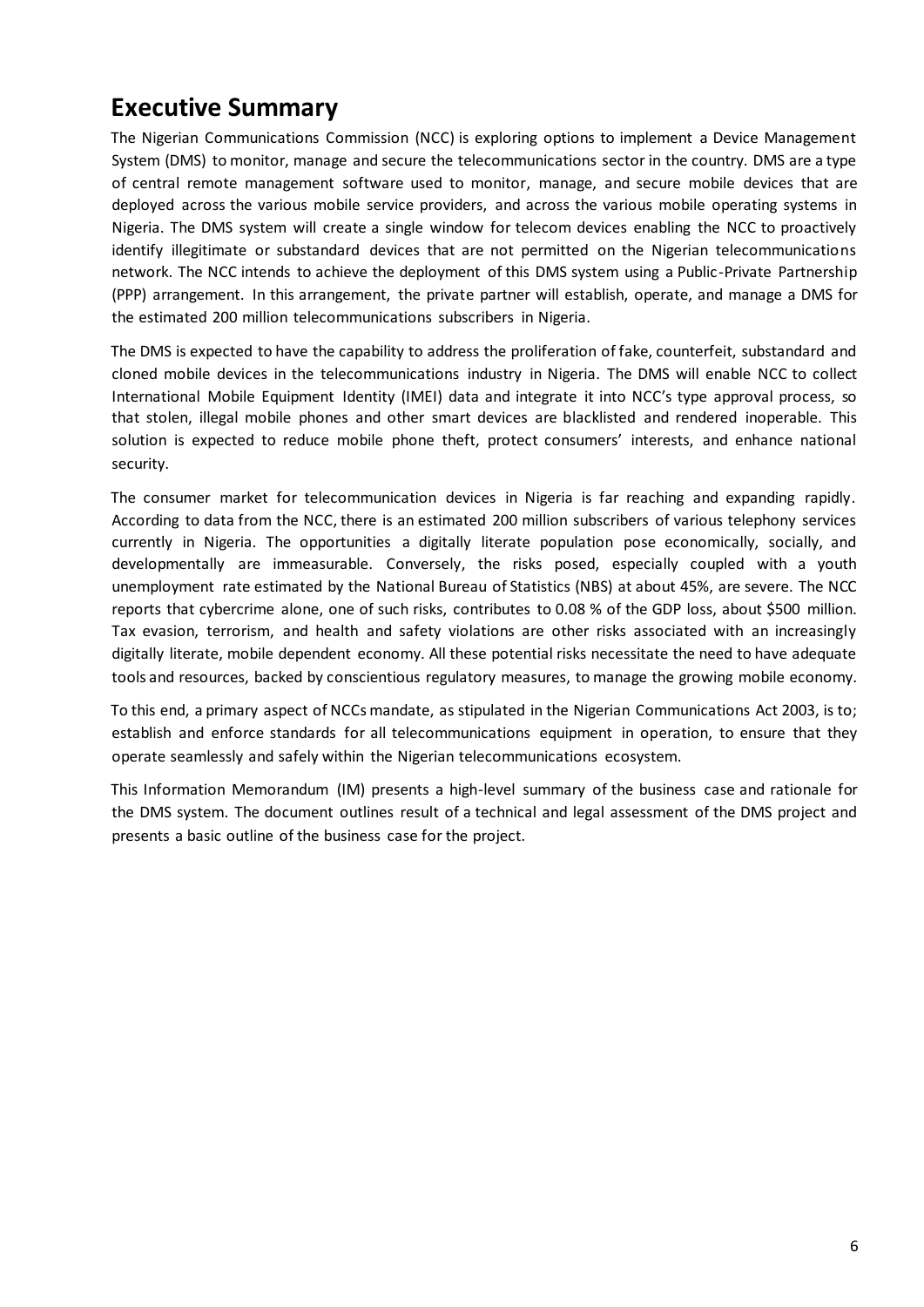### <span id="page-7-0"></span>**1. Policy and Strategic Objectives**

- 1.1. A considerable number of counterfeit ICT devices have found their way into global markets, including in Nigeria. The proliferation of these devices is raising concerns about national security, performance, quality of service delivery and potential revenue losses for all stakeholders. This has led to the call by ITU Member States, particularly those in developing countries to address the issue, especially its negative effects and to study the impact of measures taken to address it. Counterfeit mobile devices pose security and health risks to the consumer as well as economic risks to the brand that is being counterfeited. In the background of Boko Haram in Nigeria and other terrorist groups using cloned cell phones many key security concerns relating to counterfeit electronic devices arise. Additional issues involved are:
	- a. **Ransomware**: ransomware, a malicious software known to be designed to deny access to an electronic system until a ransom is paid and this may be included on counterfeit devices and may travel between devices on a network causing broader contamination.
	- b. **Keylogging**: some devices log keystrokes to capture usernames, passwords and any sensitive information that could be useful to criminals; and
	- c. **Data Theft**: personal or business data may be stolen given the low levels of security by design on counterfeit devices.
- 1.2. The NCC in collaboration with Mobile Wireless Forum (MWF) held an Industry Stakeholders Forum in 2015 and 2017. The objective of the engagement was to work towards developing recommendations that could influence decisions and policy directions, leading to solutions for combating counterfeit and substandard ICT devices in Nigeria.

Consequently, the government of Nigeria through the NCC, immediately constituted a Standing Committee to develop the required regulatory framework for identifying and isolating fake and counterfeit / non-type approved mobile devices in Nigeria. Accordingly, the Committee came up with an action plan, that ultimately led to the following proposed actions:

- a. Effective Regulation and efficient enforcement of the Equipment Type Approval processes.
- b. Strategic collaboration with all stakeholders within Nigeria and other international / Regional bodies such as the African Telecoms Union (ATU), ECOWAS, WATRA, GSMA, Mobile & Wireless Forum (MWF), Vendors, OEMs etc.
- c. Protecting consumer rights and enhancing cooperation with the industry.
- d. Deployment of empirical solution, the Device Management System (DMS).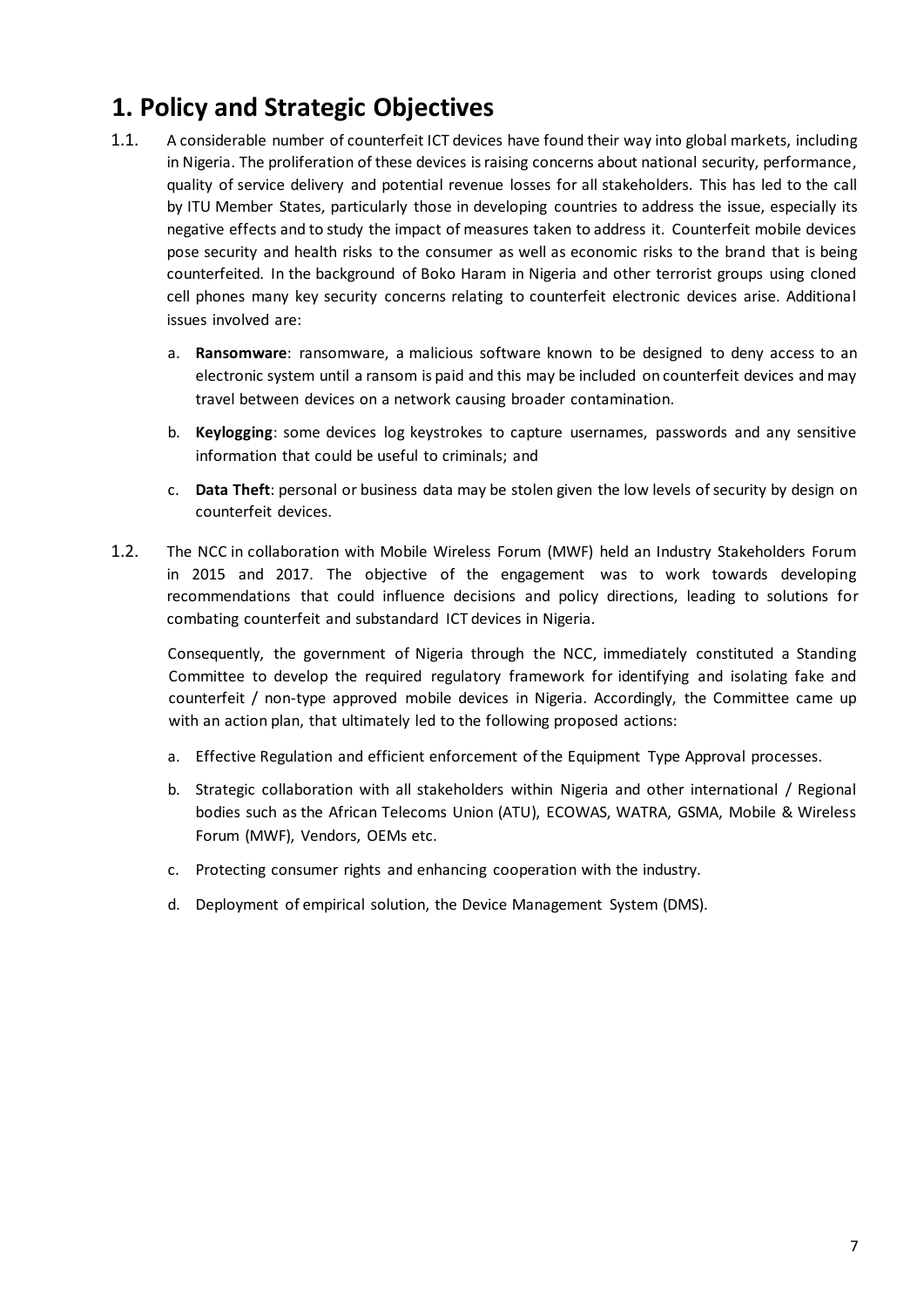# <span id="page-8-0"></span>**2. Project Scope**

The proposed DMS will provide a single control point for comprehensive device management for mobile and network devices. It will also support capabilities for the tracking of telecommunication devices to eliminate fake and substandard devices, provide detailed statistical information for stakeholders use, and support the fight against cybercrime and insecurity.

The scope of the DMS deployment project is Design, Build, and Finance, Operate, Maintain and Manage the deployment of a DMS solution within the terms and conditions that will be prescribed in a PPP Agreement. The DMS project has been certified by the ICRC for preparation and procurement as a PPP project, through a competitive bidding process via the Solicited PPP Procurement route. The project is in line with Nigerian Communications Act (NCA), 2003 and the ICRC Act 2005.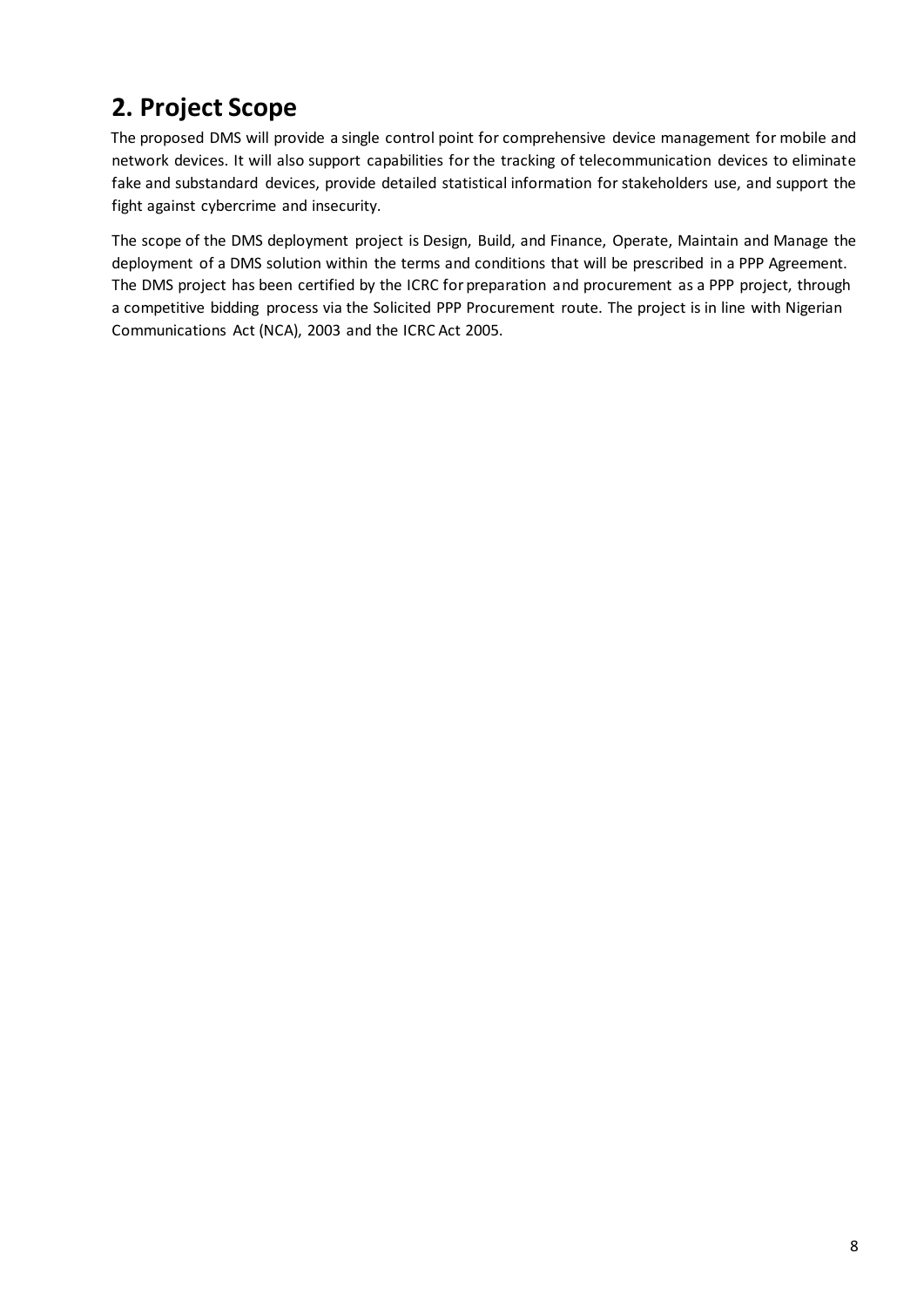### <span id="page-9-0"></span>**3. Device Management System in Nigeria**

3.1. In NCC's role as the independent regulator of the telecommunications sector, the organization is responsible for creating an enabling environment for competition among operators, as well as ensuring the provision of qualitative and efficient services.

The NCC is required to ensure that all devices that are shipped into Nigeria, sold in Nigeria and/or deployed on the network are authorized in line with its Type Approval guidelines.

- 3.2. NCC's proposed DMS solution is based on the International Mobile Equipment Identifier (IMEI). Cloned or duplicated IMEI numbers are two of the more prevalent methods of introducing illegal devices unto the telecommunication network. A DMS solution based on the IMEI portends to address the single biggest source of illegal devices. An IMEI-based DMS solution can achieve:
	- Curtail the counterfeit mobile phone market by permitting only registered IMEI number on the network.
	- Discourage mobile phone theft, by making inoperable devices that appear on the network with a flagged IMEI number
	- Enhance national security by eliminating illegal devices.
	- Facilitate blocking or tracing of stolen mobile phones and other smart devices.
	- Increase revenue generation for the government.
	- Mitigate the use of stolen phones for crime.
	- Protect consumer interest.
	- Reduce the rate of kidnapping.
	- Serve as a repository for keeping records of all registered mobile phones' IMEI and owners of such devices.
	- The system will contribute to fair trade and competition in the market.

Blacklist and render<br>all stolen mobile<br>phones and other<br>smart devices<br>valueless in the<br>Nigerian mobile<br>phones market.

Registration and<br>capturing of IMEIs<br>of all mobile<br>phones and other<br>smart devices. The smart devices. The<br>DMS will serve as a<br>repository for<br>sharing data of<br>stolen devices<br>across all networks.

Ensure every<br>eported IMEIs that<br>is stolen, illegal is stolen, illegal<br>mobile phones and<br>other smart devices<br>are blacklisted and<br>shared with all<br>operators across all<br>networks.

Ensure that all unregistered devices<br>do not work in any<br>of the Networks in<br>Nigeria.

<span id="page-9-1"></span> *Figure 1: DMS Enablement*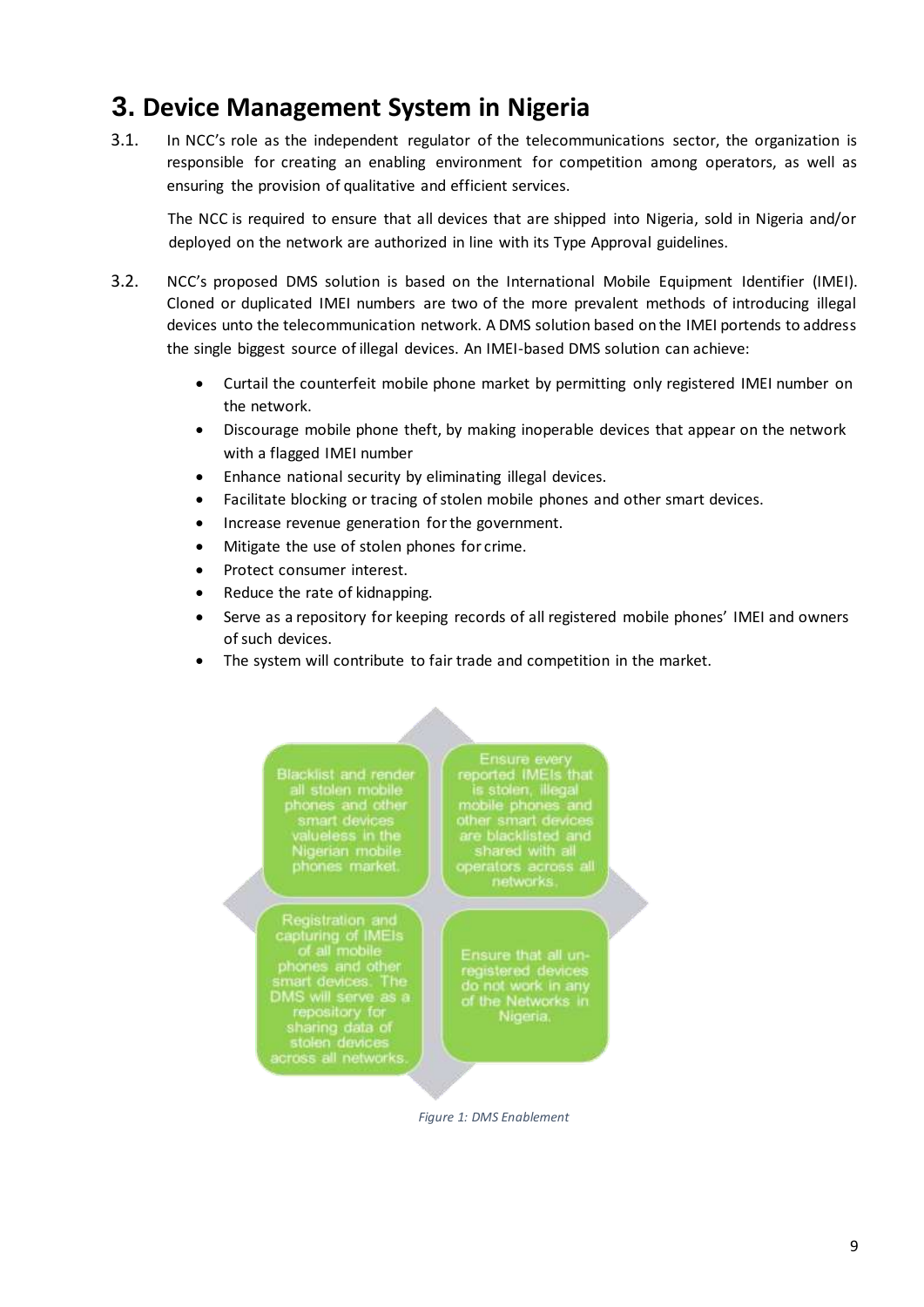### **4. Device Market Assessment in Nigeria**

4.1. With more than 200 million active lines on the Nigerian telecommunication network (as of December2021), there is great potential for the development of a DMS in the Nigerian market. It is estimated that there were approximately 132 million unique devices on the telecommunication network in 2020. Data from Original Equipment Manufacturers (OEMs) suggests that approximately 63 million devices are sold each year in Nigeria.

Estimates suggest that the average device owner changes devices every 6 –18 months. The size and turnover of the mobile device market offer vast opportunities for the implementation of a DMS.



*Figure 2: Unique device management penetration by population*

4.2. The Nigerian Communications Commission (NCC) keeps detailed records of telecom network subscribers and active lines. The table below presents records for the period up to December 2021 and depicts a telecom density over 100 percent in the last quarter of 2021.

|                        | <b>Operator</b>             | <b>Dec'21</b> | <b>Nov'21</b> | <b>Oct'21</b> | <b>Sep'21</b> |
|------------------------|-----------------------------|---------------|---------------|---------------|---------------|
| <b>Active Lines</b>    | <b>Mobile (GSM)</b>         | 195, 128, 265 | 192,854,406   | 191,618,839   | 190,520,914   |
|                        | Mobile (CDMA)               |               | ۰             |               |               |
|                        | <b>Fixed Wired/Wireless</b> | 106,385       | 106,430       | 106,520       | 106,401       |
|                        | <b>VolP</b>                 | 229,248       | 225,489       | 226,410       | 226,754       |
|                        | <b>Total</b>                | 195,463,898   | 193, 186, 325 | 191,951,769   | 190,854,069   |
| <b>Connected Lines</b> | <b>Mobile (GSM)</b>         | 304,048,720   | 299,970,153   | 229,582,206   | 229,467,077   |
|                        | <b>Mobile (CDMA)</b>        |               | ۰             |               |               |
|                        | <b>Fixed Wired/Wireless</b> | 218,354       | 218,223       | 217,862       | 217,789       |
|                        | <b>VolP</b>                 | 1,114,366     | 1,107,875     | 1,101,333     | 1,094,094     |
|                        | <b>Total</b>                | 305,381,440   | 301,296,251   | 300,901,401   | 300,778,960   |
|                        | <b>Tele density</b>         | 102.40        | 101.20        | 100.56        | 99.98         |

*Table 3-1: Subscriber Data from NCC* 

4.3. The digital economy is equivalent to 15.5% of global GDP, growing two and a half times faster than global GDP over the past 15 years. According to NCC industry data, the telecom sector is estimated to contribute between  $11 - 14$  percent per quarter to GDP. This figure has been rising in the last few years consistent with increasing competition, decreasing telecom sector tariffs, and increasing teledensity. Innovations in the market such as 5G, nternet-of-Things (IoT) will only further the rate of penetration of telecom devices in Nigeria which makes the DMS project a welcome development.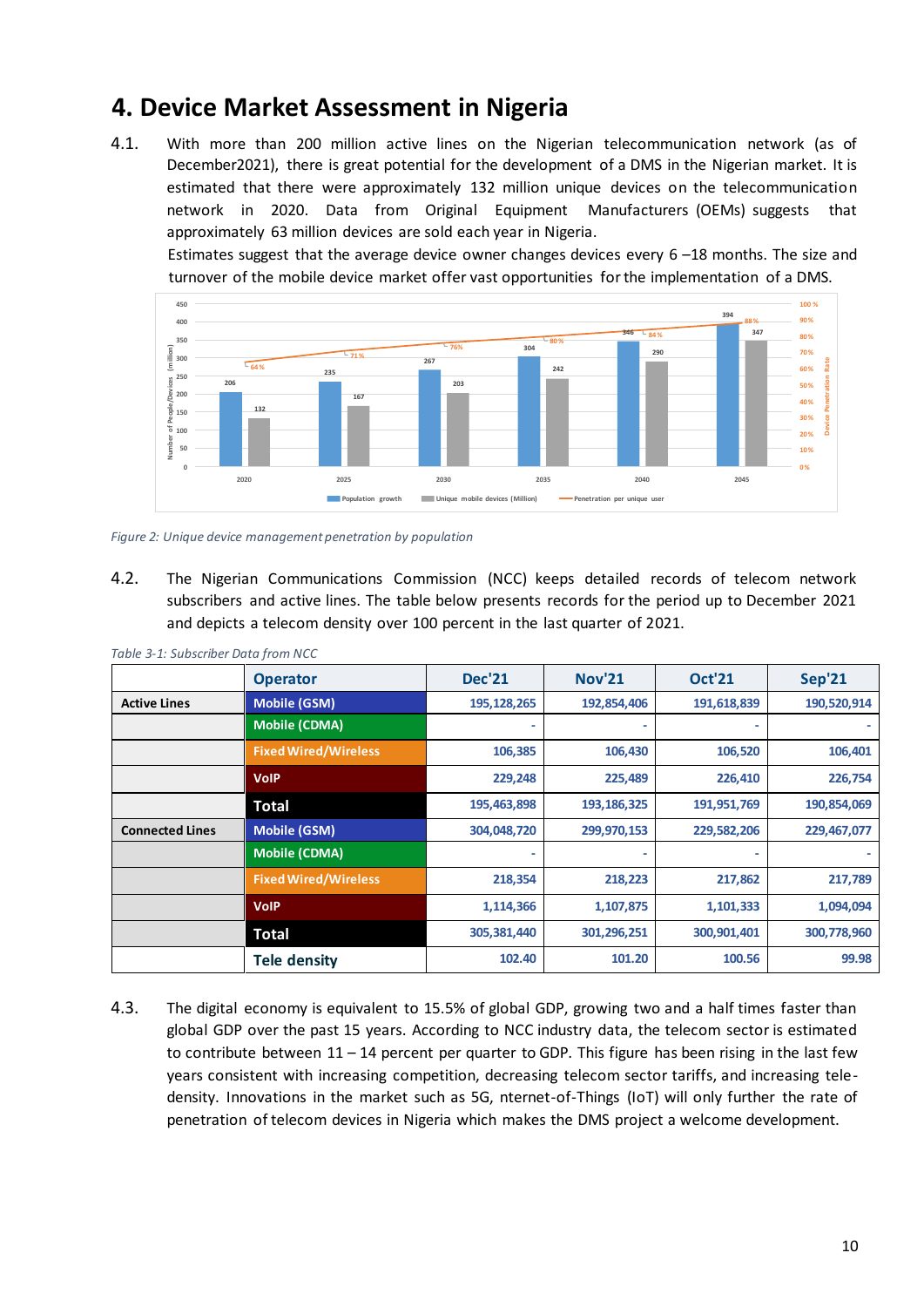### <span id="page-11-0"></span>**5. Legal and Regulatory Environment**



*Figure 3: Laws and regulations applicable to the DMS project* 

- 5.1. Since the DMS project is to be implemented under a PPP model, there are specific laws and regulations applicable to PPPs which are:
	- a. The Infrastructure Concession Regulatory Commission Act 2005 ("ICRC Act")
	- b. National Policy on Public Private Partnership and its Supplementary Notes
	- c. ICRC Public Private Partnership Regulations 2014
- 5.2. The implementation of the DMS project will require licenses, permits and approvals as follows:
	- a. **Federal Executive Council** The ICRC Act provides that all projects shall be submitted to the Federal Executive Council for approval on the recommendation of the relevant sector, ministry, or agency prior to entering any contract. In addition to the above all necessary approvals such as OBC and FBC approvals for the project will be gotten from FEC but sought through the ICRC.
	- b. **The NCC Directive**: The Nigerian Communication Commission in exercise of its statutory powers under section 148 of the NCA will have to issue an order to Network service providers, authorizing them to generate and provide IMEI of all subscribers on their respective networks.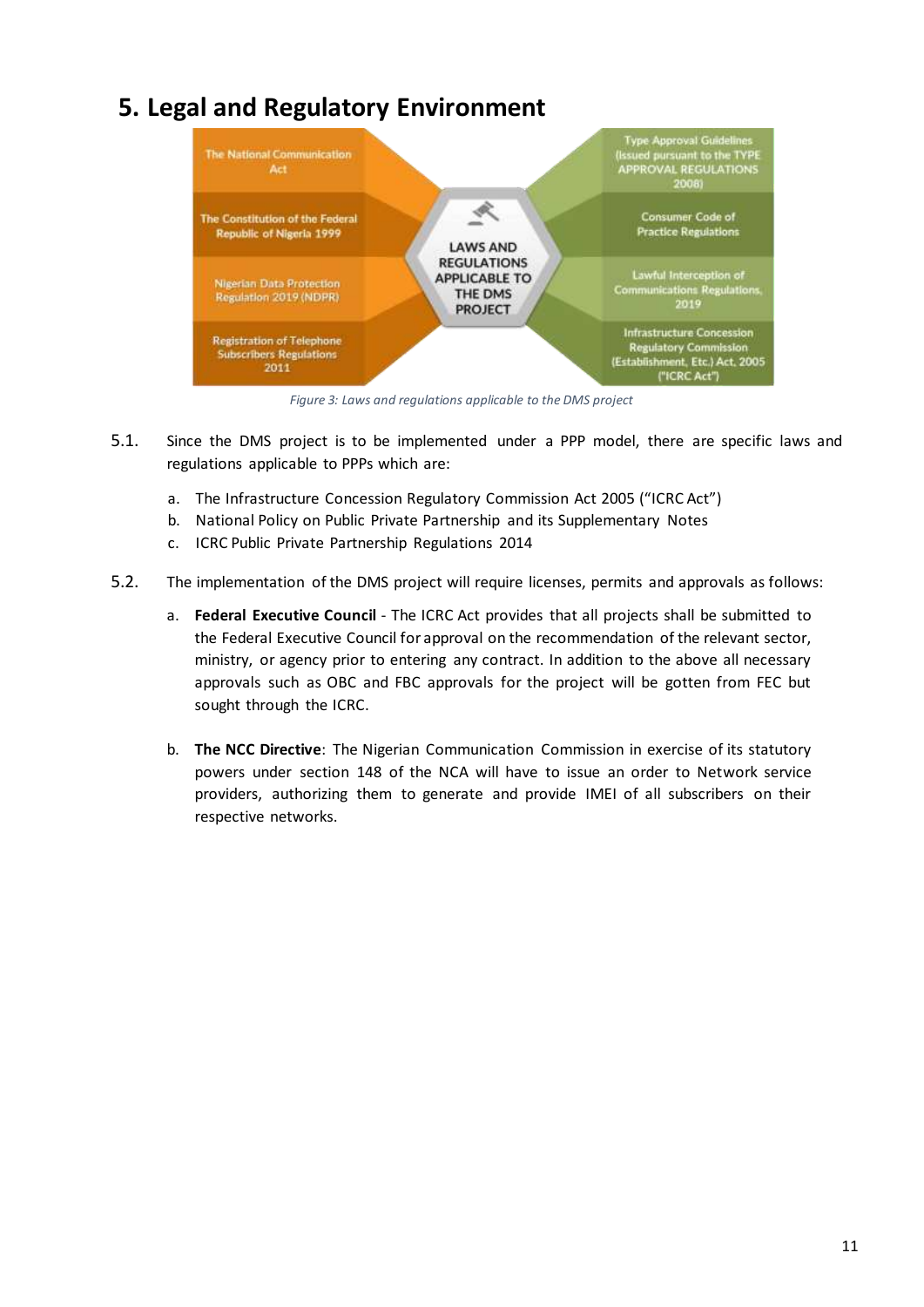### <span id="page-12-0"></span>**6. Institutional Framework**



*Figure 4: Institutional framework for the implementation of the DMS* 

6.1. Figure 4 above highlights the institutions that will work together to ensure the success of the DMS in Nigeria.

#### **a. Ministry of Communications and Digital Economy**

The Minister formulates policy for the telecommunication sector. The Nigeria Revised National Identity Policy for SIM Card registration 2021 which set the tone for the commencement of the DMS project was released by the Ministry. The policy released in May 2021, has one of its focus areas- the development and deployment of a Device Management System (DMS) to fight against phone theft, kidnapping and other vices as well as the continued sale of substandard phones in the Country. The DMS is designed to be a repository for keeping records of all registered mobile phones' International Mobile Equipment Identity (IMEI) and owners of such devices.

#### **b. Infrastructure Concession Regulatory Commission (ICRC)**

The ICRC is the regulatory agency for PPP transactions in Nigeria. The ICRC provides technical/advisory support to line ministries and monitors the implementation of PPP projects. ICRC is part of NCC's Project Delivery Team for the procurement of the DMS project and, as per the ICRC Act, will take custody of the DMS PPP Agreement when effected and monitor the performance of obligations by both parties.

#### **c. National Information Technology Development Agency (NITDA)**

NITDA is statutorily mandated by the NITDA Act of 2007 amongst other functions to develop regulations for electronic governance and monitor the use and protection of electronic data interchange and other forms of electronic communication transactions. The NITDA issued the Nigerian Data Protection Regulation in 2019, in recognition of the protection accorded to private persons as it relates to their personal data which includes but is not limited to names, identification numbers, IMEI numbers, SIM and other personal identifiable information. By this regulation, the DMS controller is under an obligation to work with the NITDA to provide personal data of data subjects where required, and without consent of such data subjects where it is in furtherance of national security.

#### **d. Nigerian Customs Service (NCS)**

The two core functions of the Nigerian Custom Service are collection of revenue (import and excise duties) and prevention of smuggling. Another function of the NCS which is relevant to the DMS project is combating trade in illicit goods and import of fake and substandard goods. The NCS also works in collaboration with other government agencies at all approved ports and border station.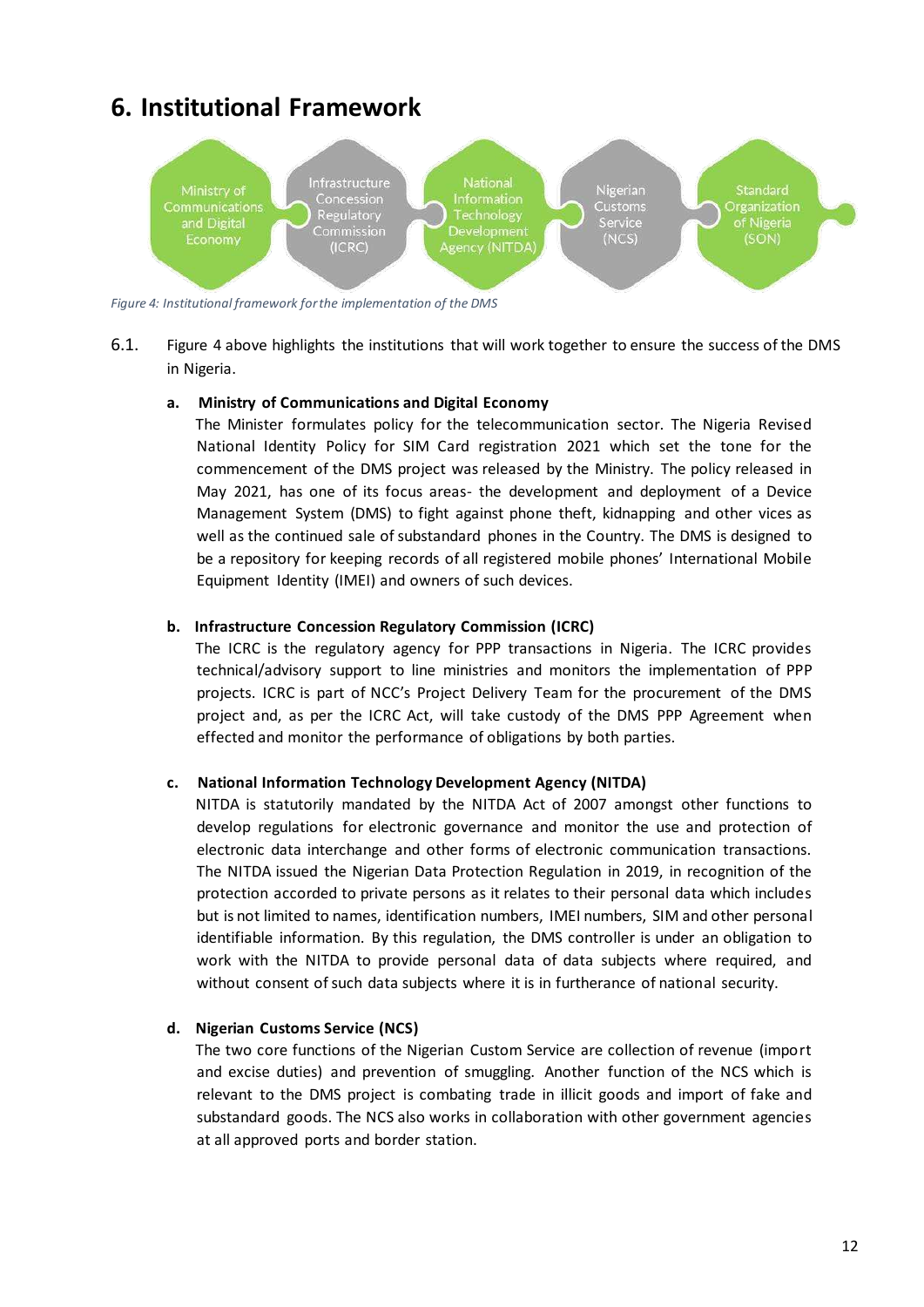#### **e. Standard Organization of Nigeria (SON)**

The Standard Organization of Nigeria also regulates the standard of telecommunication devices such as mobile phones and other related products in Nigeria. SON requires that all telecommunication devices that are arriving in Nigeria port must be accompanied by SONCAP certificate. SONCAP is a pre-shipment verification of conformity to Standards process used to verify that products to be imported into Nigeria are in conformity with the applicable standards or approved equivalents, and technical regulations before shipment.

One of the objectives of the DMS project which is to increase capacity to detect clones, counterfeit or substandard devices aligns with the mandate of SON as an organization.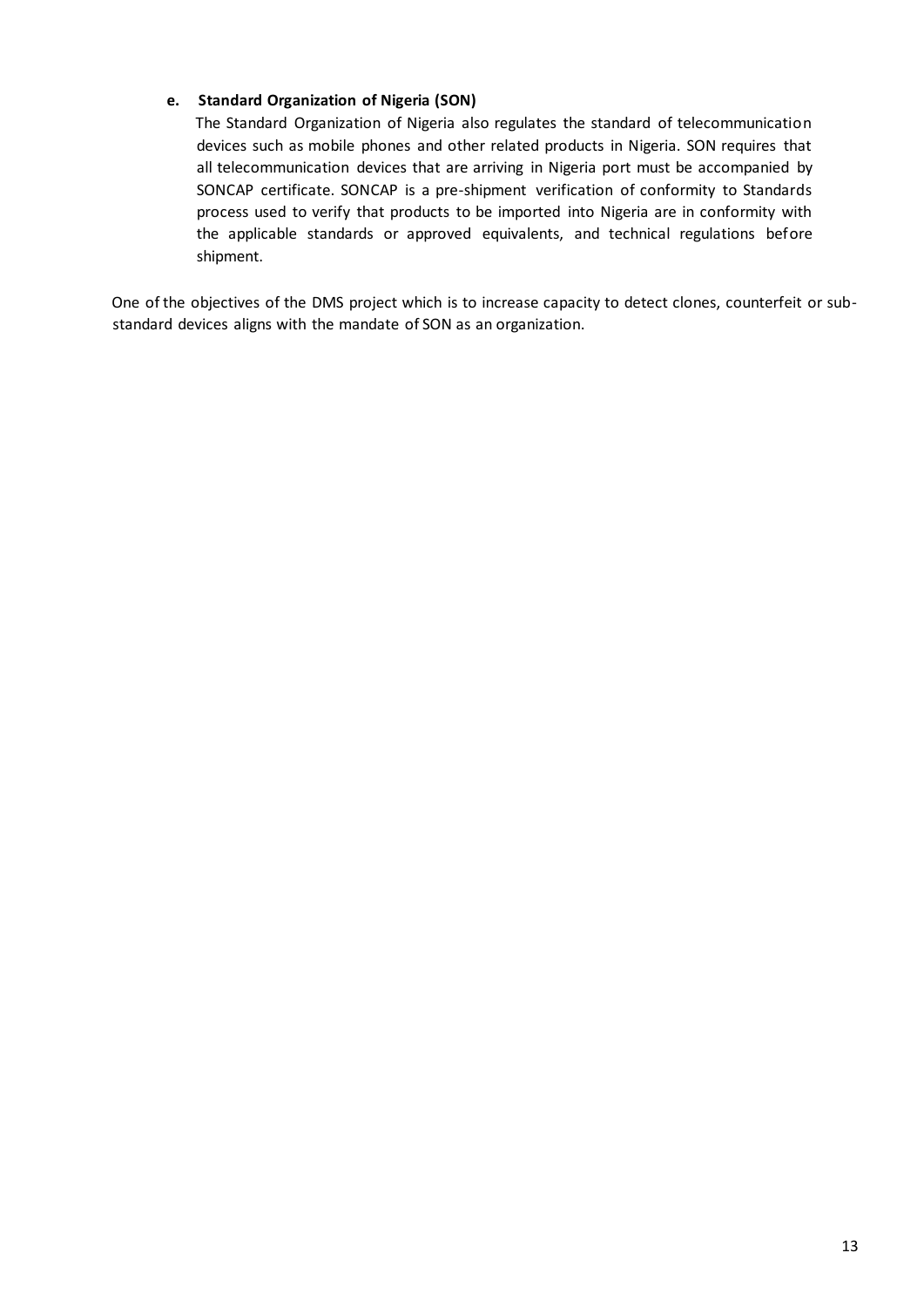### <span id="page-14-0"></span>**7. Technical Solution**

7.1. The technical approach is based on the implementation of a DMS system in India. India was selected as the benchmark case because its telecom sector has several factors that are comparable to Nigeria. For instance, there are multiple large operators in the Indian telecom market. The telecom network is spread over a wide geographic area and there is a significant underserved population.

The Indian DMS system was setup by the Center for Development of Telematics (C-DOT), a technology center of excellent for the Government of India. Prospective bidders will be expected to propose architecture that addresses the unique requirements of the Nigerian market.



*Figure 5: CDOT DMS Modules* 

7.2. The C-DOT DMS provides a single, unified access point for authentication of mobile devices in the network. It is a fully standards compliant, 100% software-based product and supports 2G/ 3G, 4G/ LTE, 5G and IT interfaces. It also offers an extensive feature set for implementing service logic, active triggering, reporting, alarming and more.

C-DOT DMS is a web-based system which hosts nationwide database containing the IMEIs of all the mobile devices used in the mobile network and the reported blacklisted mobile devices in a country. It acts as a central system for all MNOs to share the black-listed IMEIs nationwide. All MNOs need to provision their EIR blacklist from DMS blacklist. In this way an IMEI which was blocked by one Telecom Circle-MNO will not work in all the other Telecom Circle-MNO. If the stolen mobile is tried to be used - corresponding traceability details will be presented to the local state police for recovery. It also maintains Device Registry of all mobile devices available in the country. The system also provides other features like mobile device verification, authentication, device pairing etc.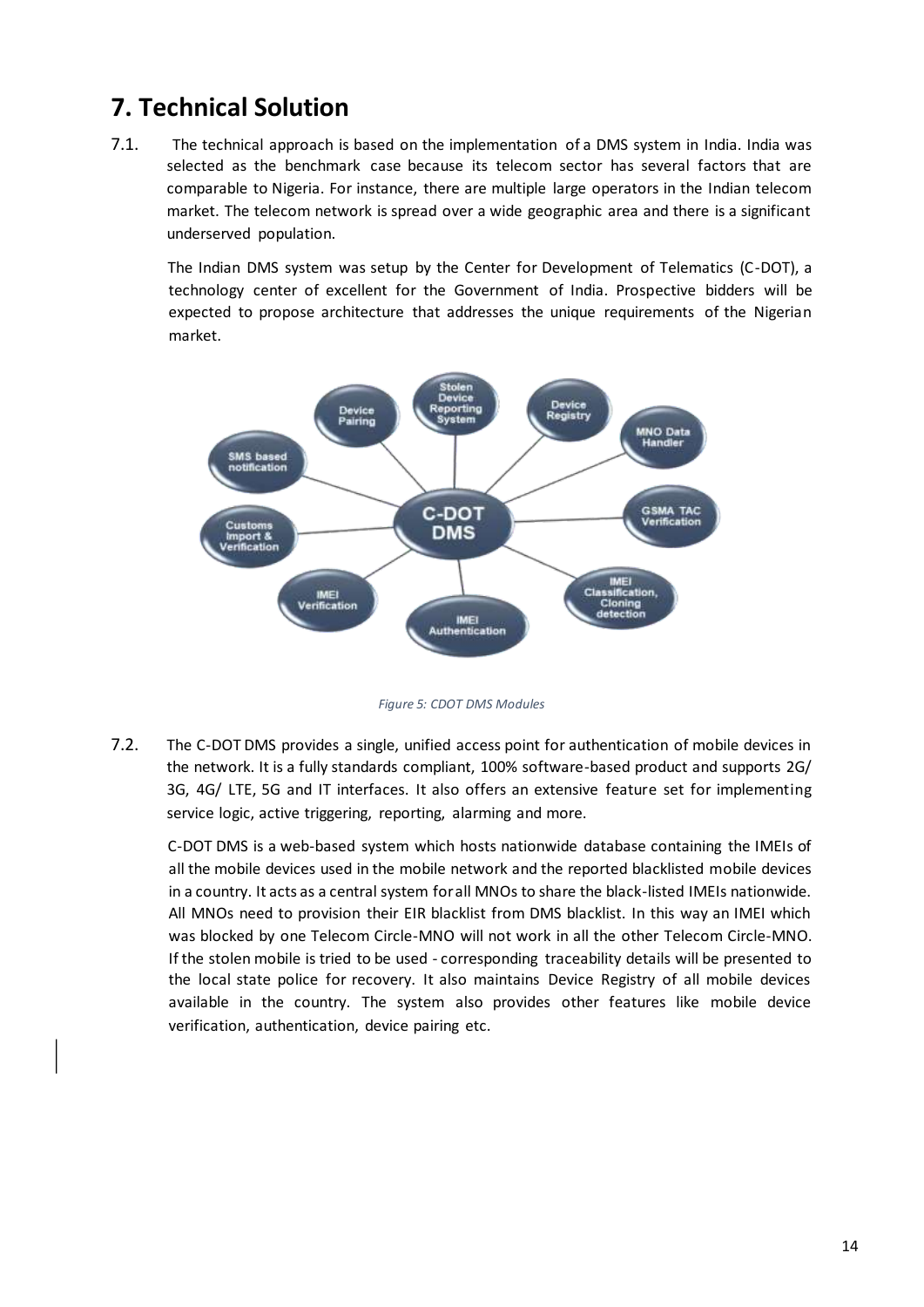### <span id="page-15-0"></span>**8. Transaction Structure and Project Risks**

8.1. The table below highlights the DMS project risks and allocation between NCC and the private party.



| <b>Nature of Risks</b>                                                               | <b>Risks better</b><br>allocated to<br><b>Private Sector</b> | <b>Risks better</b><br>allocated to<br><b>Public Sector</b> | <b>Shared</b> |
|--------------------------------------------------------------------------------------|--------------------------------------------------------------|-------------------------------------------------------------|---------------|
| <b>PROJECT RISKS</b>                                                                 |                                                              |                                                             |               |
| 1. Regulatory Risks                                                                  |                                                              |                                                             |               |
| 1.1 Modifications to national data privacy legislation                               |                                                              | Yes                                                         |               |
| 1.2 Regulatory and policy makers' indecisiveness and                                 |                                                              | Yes                                                         |               |
| trend towards protectionism                                                          |                                                              |                                                             |               |
| 1.3 Lack of consistent rules and legislation at global,                              |                                                              | Yes                                                         |               |
| regional, country, and local levels                                                  |                                                              |                                                             |               |
| 2. Technology Design Risks                                                           |                                                              |                                                             |               |
| 2.1 Design not fit for purpose                                                       | Yes                                                          |                                                             |               |
| 2.2 Delays in design completion                                                      | Yes                                                          |                                                             |               |
| 2.3 Revisions to global data management best<br>practices                            | Yes                                                          |                                                             |               |
| 2.4 Challenge to identify genuine device once duplicate<br><b>IMEIs are detected</b> | Yes                                                          |                                                             |               |
| 3. Technology Acquisition & Deployment Risks                                         |                                                              |                                                             |               |
| 3.1 Difficulty in achieving required standards and<br>specifications                 | Yes                                                          |                                                             |               |
| 3.2 Project management                                                               | Yes                                                          |                                                             |               |
| 3.3 Labour dispute risks                                                             | Yes                                                          |                                                             |               |
| 3.4 Subcontractor dispute or insolvency                                              | Yes                                                          |                                                             |               |
| 3.5 Staff health risks                                                               | Yes                                                          |                                                             |               |
| 3.6 Time overruns                                                                    | Yes                                                          |                                                             |               |
| 3.7 Delays in acquiring regulatory approval                                          |                                                              | Yes                                                         |               |
| 3.8 Change in the landscape of mobile operators                                      |                                                              |                                                             | Yes           |
| 3.9 Enhanced tactics of malicious actors using illegal<br>mobile devices             | Yes                                                          |                                                             |               |
| 4. Operations and Maintenance Risks                                                  |                                                              |                                                             |               |
| 4.1 Failure to achieve service standards/performance<br>standards                    | Yes                                                          |                                                             |               |
| 4.2 Technology downtime / blackouts                                                  | Yes                                                          |                                                             |               |
| 4.3 Interface risks between technology and mobile<br>operators                       |                                                              |                                                             | Yes           |
| 4.4 Increased level of digitization has exacerbated the<br>risk of cybercrime        |                                                              |                                                             | Yes           |